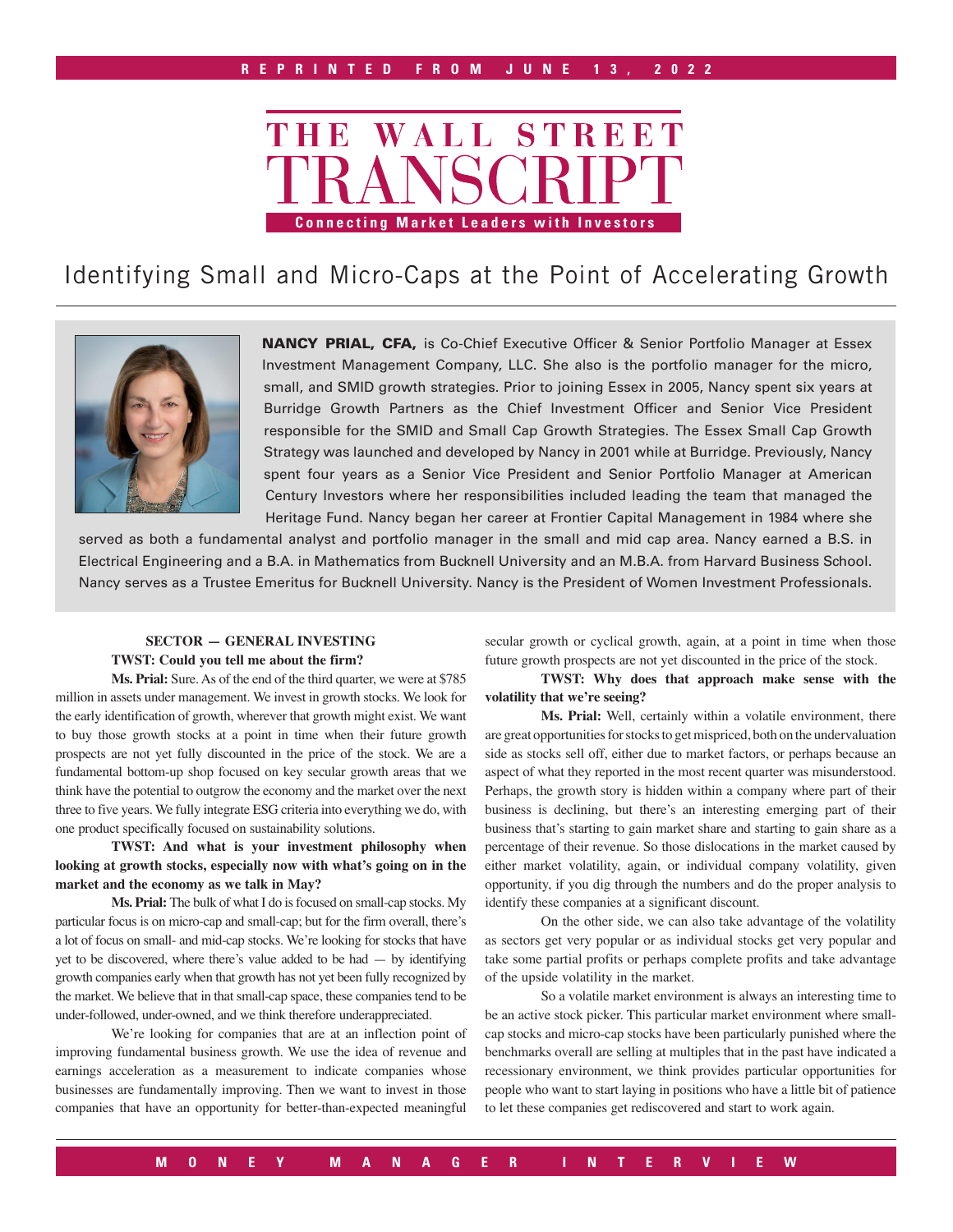# **TWST: When we talk about individual companies that might be mispriced, what should investors look at about the company?**

**Ms. Prial:** We're starting with the understanding that we want to invest in companies where their business is fundamentally improving. What that means to us, again, is we want to look for companies where the rate of growth of revenue, as well as the rate of growth of their earnings is better than it's been in the past.

We think that investing in companies near that inflection point of when their business is starting to fundamentally improve is a particularly attractive time to get involved with a company that has a good growth story, has a good management team, has a solid balance sheet, has good governance. The reason for that is that although the market can be quite efficient in valuing a company with a stable growth rate, the market is not very efficient at analyzing and valuing changing circumstances.

So, a company whose growth rate is improving tends to be valued where the growth rate used to be. There'll be a lag for expectations to catch up with the new growth — with the new reality of the growth rate. That lag is what gives that opportunity by the early discovery to benefit from not only the earnings and revenue growth that the company is showing and so appreciation in line with the growth rate — but some extra appreciation as it gets discovered and as it gets revalued up as a higher growth company.

#### **TWST: What specifically might someone want to look at on a balance sheet?**

**Ms. Prial:** So we want to look at a couple of factors. We want to look at revenue growth, and we want to look at earnings growth. We want to make sure that the earnings growth rate makes sense relative to the revenue growth rate. What I mean by that is, we don't want to invest in companies which are manufacturing earnings growth,

than their sales growth that can very often be a red flag that says that growth isn't as good as it appears. You also want to look at cash flow and make sure that the cash flow statement aligns with the income statement, so that everything is falling into place, and it all adds up.

#### **TWST: Why don't we turn to maybe some sectors that might be interesting.**

**Ms. Prial:** There are a couple of thematic areas that we're really focused on right now. What you have in common is a combination of big market opportunities, a lot of room for growth, as well as some level of government support, which leaves a tailwind to the companies that are taking advantage of these growth areas. I'll list the four big thematic areas first, and then we can drill down into individual ones.

What we're really focused on today are areas related to infrastructure spending. We all know that a big infrastructure bill was

> passed last year; but in addition to the federal spending on infrastructure, we're also seeing cities and states doing a lot of spending on infrastructure, doing things like repairing our transportation system, building out broadband and providing clean water.

> A second area that we're very excited about is the reshoring of manufacturing in the United States. This is not new. This has been going on for several years, but we're seeing an acceleration of these trends with the supply chain challenges that we've been through for the last couple of years. Some of this is driven by factory automation and robotics, which can drive productivity and improvements. Some of this is focused on semiconductor manufacturing, pharmaceutical manufacturing, but really bringing these manufacturing jobs and bringing this manufacturing back to the United States — and other countries in the northern hemisphere — and driving some good economic growth.

either by maybe cutting R&D or deferring expenses; you can get a sign from that both from the income statement as well as from the balance sheet. If you see things like payables are going up dramatically, that might be a sign that they're deferring expenses to make their earnings look better.

The other thing we want to avoid are companies that are generating growth because they are pushing product out the door, where maybe that demand isn't as strong as they're making it appear. The way you might uncover that is by looking at how much they're spending on their sales and marketing expense. If that sales and marketing expense is growing faster than their revenue growth, that might mean that they're pushing product onto customers.

Another good sign for this is to look at the balance sheet, look at accounts receivable. If the accounts receivable line is growing faster

The other two are growthier and maybe a little sexier, which is the idea that clean technologies are really gaining market share. The economy is turning green. This is whether or not we get a Build Back Better bill — although that would certainly provide a tailwind. Consumers want electric vehicles; we've seen the growth that Tesla's (NASDAQ:TSLA) had, but it's not just Tesla. There's growth with Ford (NYSE:F), there's growth with GM (NYSE:GM), there's growth with Volvo (OTCMKTS:VLVLY), there's growth with BMW (OTCMKTS:BMWYY), there's growth with Mercedes Benz (OTCMKTS:DMLRY).

What we're focused on are the suppliers of components into those electric vehicles, as well as some suppliers of the grid that will be necessary to power all these electric vehicles. This is a multi-year trend. We also are seeing interesting opportunities in smart buildings and smart cities

# **Highlights**

Nancy Prial discusses investing in growth stocks early on, at a point in time when their future growth prospects are not yet fully discounted in the price of the stock. She explains that her firm takes a fundamental, bottom-up approach that focuses on key secular growth areas that they think have the potential to outgrow the economy and the market over the next three to five years. Ms. Prial says she focuses primarily on the small- and microcap space because these companies tend to be underfollowed, under-owned and therefore underappreciated, and adds that micro-cap stocks in particular are incredibly inefficient. She also points out that within a volatile market there are great opportunities for stocks to get mispriced. Ms. Prial believes there are currently big market opportunities in four thematic areas: infrastructure spending, the reshoring of manufacturing in the U.S., clean technology, and personalized medicine. Companies discussed: Tesla (NASDAQ:TSLA); Ford Motor

Company (NYSE:F); General Motors Company (NYSE:GM); Volvo ADR (OTCMKTS:VLVLY); Bayerische Motoren Werke ADR (OTCMKTS:BMWYY) and Mercedes Benz Group ADR (OTCMKTS:DMLRY).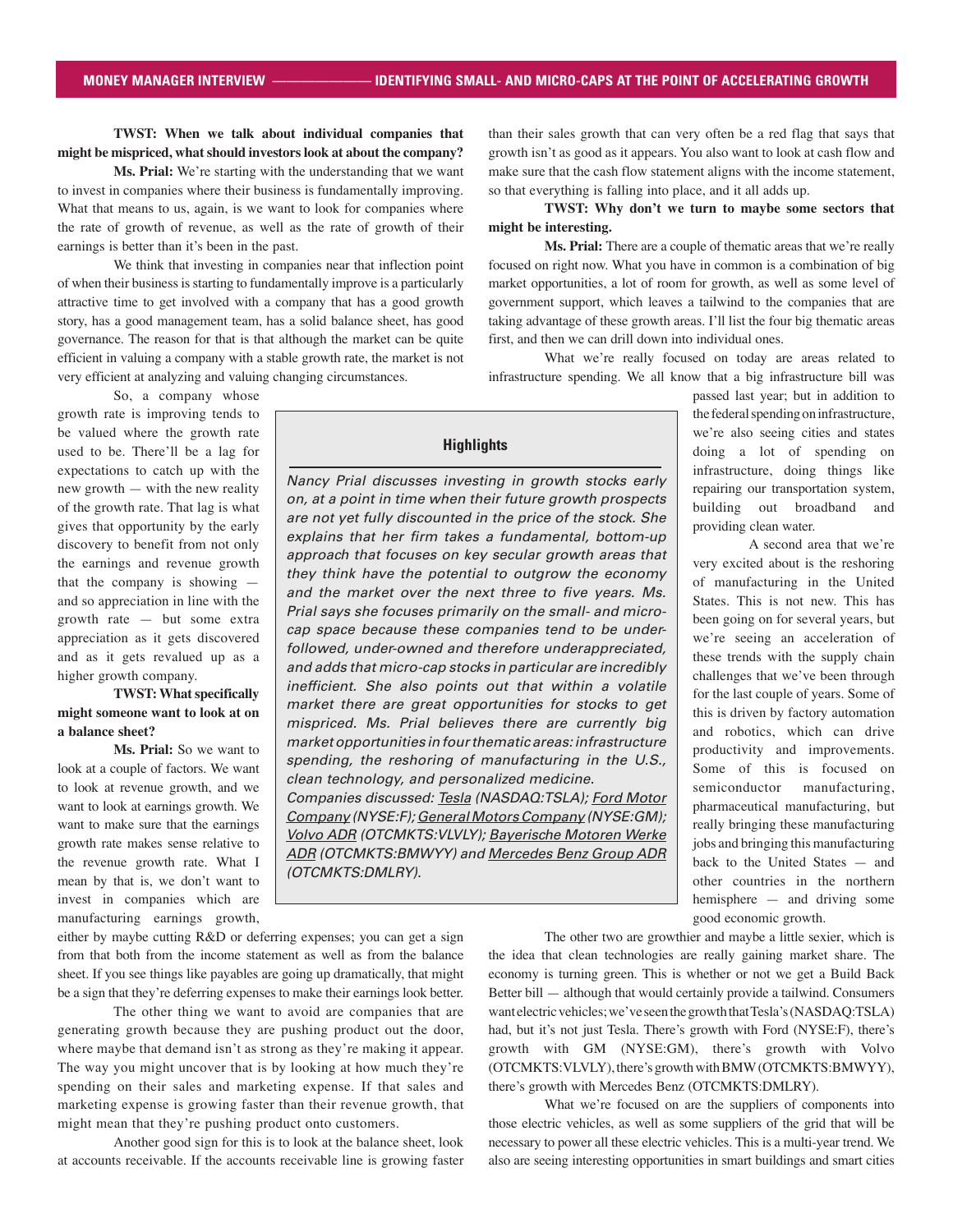using technology to reduce the emissions from buildings, improve the quality of the air in buildings. Think about what we've been through with the pandemic — clean air, good filtration, good airflow is very important. There's a lot of money being spent, and work being done with that, as well as automating the grid and city. So you can have autonomous vehicles, you can have clean transportation, you can have better places to live.

Then the fourth area is the idea of personalized medicine. So whether it's genetic and diagnostic testing, whether it's tools to help with drug development and manufacturing, whether it's using artificial intelligence, both for diagnostic as well as treatment, all these areas that will allow doctors to really tailor health care solutions to individual's specific DNA, specific disease profile, specific chemistry. We think it is a very powerful growth opportunity really for the foreseeable future.

**TWST: You work on micro-cap stocks. What do some people not realize about those? And why might they be of particular interest to investors now?**

**Ms. Prial:** Well, they are incredibly, incredibly inefficient. We define micro-cap as companies below \$750 million market cap at time of purchase. So these are companies that are really off the beaten track.

I think one misperception that people have about micro-cap companies is that by definition, they are all very early stage — what we think of as maybe development stage — companies, maybe in biotech, maybe in solar, maybe in wind, maybe companies that are making different kinds of electric trucks or electric cars. The reality of the micro-cap space is actually the vast majority of micro-cap companies are companies where the revenue line is meaningful; it's just the market caps that are very small.

management team, they've got a better product out there, the market is ready for the product today, where it wasn't a couple of years ago. That's a great opportunity to get in on the ground floor with a company that has revenues, which has a solid balance sheet — if they don't have earnings, they're on the path to getting to earnings, but the valuation doesn't reflect that. Today, with what we've seen in the micro-cap part of the business, the valuations are particularly attractive.

**TWST: With some of the micro-cap and the small-cap, you have potential for merger and acquisition activity where either like-size companies might merge, or a bigger company might acquire a smaller company and then provide some synergies. Did you want to talk about that?**

**Ms. Prial:** Yes, that is definitely a factor. That's not a primary driver of the way we invest, but we certainly see that happening a lot, both with the companies we own which are acquiring other companies, or perhaps like you say, a merger of equals.

One way to think about it is that our micro-cap stocks, in many ways, are like public private equity. Many times, the buyers of these companies actually are private equity companies, either growth private equity or more restructuring private equity companies which recognize the value inherent in these businesses that's not being recognized by the marketplace. They might take them private, do a couple more acquisitions, and then bring them public again; but we think that playing it on the public side, you get many of those idiosyncratic benefits of private equity while still having the liquidity of public stocks.

"We want to look at revenue growth, and we want to look at earnings growth. We want to make sure that the earnings growth rate makes sense relative to the revenue growth rate. What I mean by that is, we don't want to invest in companies which are manufacturing earnings growth, either by maybe cutting R&D or deferring expenses."

The market caps are small, because the companies either have never been recognized, never been identified by Wall Street or not widely owned by institutional investors. Therefore, there's an opportunity, again, for this process of discovery as these companies grow and get bigger for other institutional investors to jump in and to reevaluate the stocks, to revalue them upward, in line with their growth rate. Or there are companies that were more highly valued, then maybe they missed a product cycle or maybe the management team was good at taking them from \$25 million to \$50 million in revenue, but wasn't able to take them to \$100 million in revenue and they needed to bring in some more seasoned management team. Or maybe they had a great product idea, but it wasn't quite ready for the marketplace yet, and they had to wait. In the meantime, the stock fell out of favor.

Those are some of our favorite stocks in the micro-cap space. We think of them as reemerging growth stories; less kindly, one might call them fallen angels. But they're companies where they have fundamentally solid business prospects and they've just needed something to be fixed.

If you can identify them again at a point where their business fundamentals are improving; maybe they've brought in the right

**TWST: More generally, as investors experience the kind of market we're seeing today, when the Dow dropped over 1,100 points, what do they have to remember and how should they treat the whole process emotionally and rationally?**

**Ms. Prial:** I think investors, both institutional and individual investors, need to remember that time horizon matters. One of the scarcest commodities in the market is patience. Patience pays off, compounding works, and compounding is incredibly powerful. So you don't need to double overnight, but you can compound at 10% or 15% a year on an individual stock basis. An overall portfolio, if it can compound at 7% or 8% a year, which is a long-term average of market compounding that we think small- and micro-cap stocks tend to do better than that over time, that can generate a lot of wealth.

So, as you look at these volatile environments, we think that you need to keep that in mind, ignore some of the day-to-day noise, and then pick your spots based on that combination of growth that's coming in better than expected, faster than it was growing in the most recent past, with a valuation that's attractive. If you stick to those basics and buy good companies that are getting better at attractive valuations, monitor to make sure those fundamentals stay intact, and then have the discipline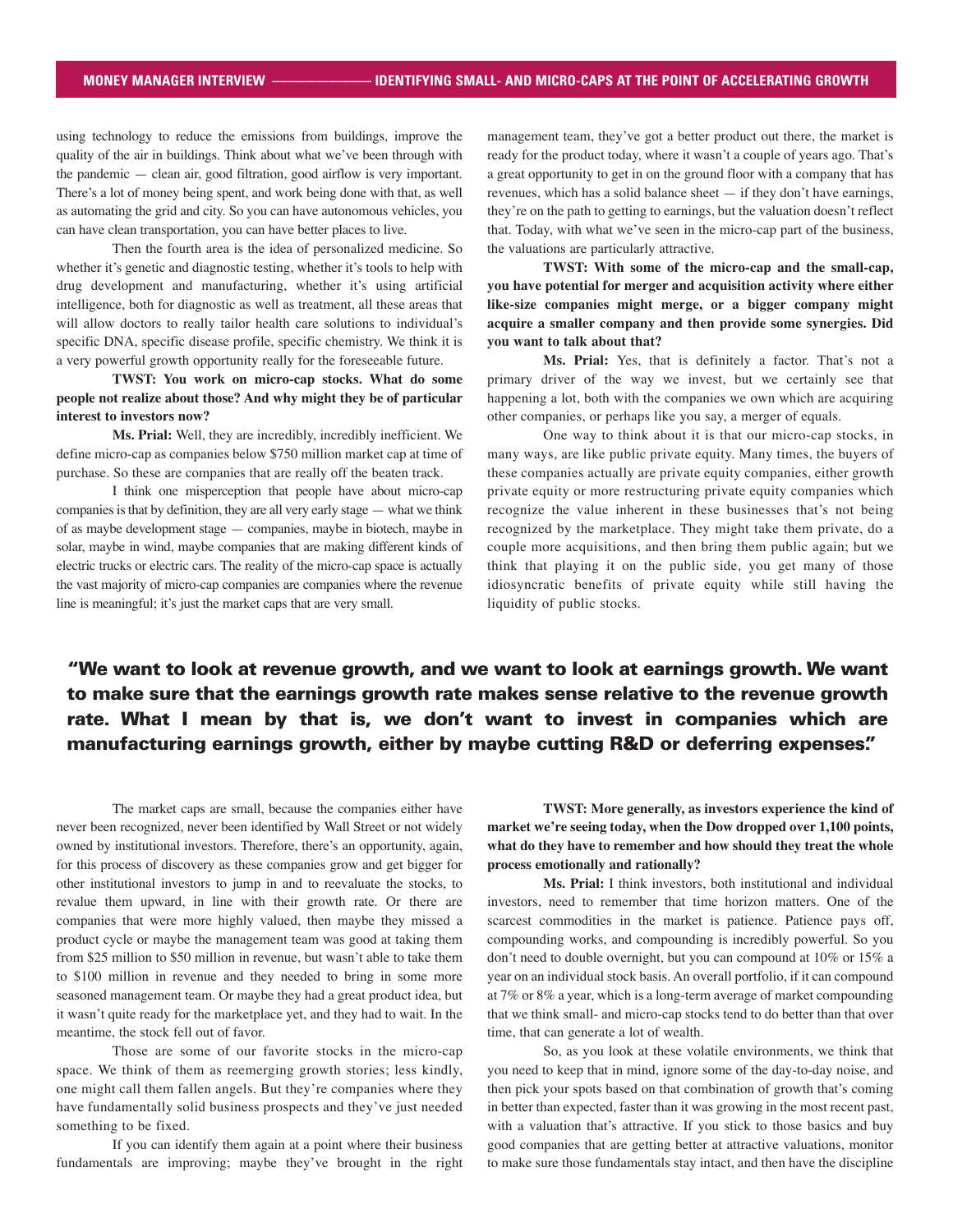to trim or sell when those valuations get to be extreme, that's how you compound and get those great returns over time.

**TWST: So, the mistake that can be made in these kinds of markets is suddenly dumping a good chunk of your portfolio without really thinking about it ahead of time?**

**Ms. Prial:** Absolutely. Remember where we were little over two years ago in March of 2020. The biggest mistake you could have made in March of 2020 was to sell into what was truly a scary situation. Markets go up over time; and so there's comfort in knowing that bear markets end. You don't know when a bear market will end, but you know that a bear market will end and that the market will come back.

The United States is a growth economy. We have incredible fundamentals in this country. We actually think that the economic underpinnings are stronger today than they've been for a long time with the reshoring and manufacturing, with the infrastructure spending, with the innovation that's occurring. So, on an individual stock basis, you want to make decisions when to buy and when to sell, but overall, for your portfolio, it's important to stay invested and to continue to invest in good times and bad.

not be as big a part of the economy going forward as it's been certainly for the last 30 or so years. The jury's still out on that — whether millennials and Gen Z consume at the same rate as their parents and grandparents. I think it's too soon to say, but there certainly is historical precedent that says this could be a generation that values experiences more than they do accumulating goods. So, we would be cautious in investing in sectors that are distressed.

Now, that doesn't mean there aren't areas of consumer spending that could be very interesting. Although there's some cyclical issues with some of the big, well-known e-commerce names, companies that are helping to power e-commerce, companies that are helping retailers understand how to attract customers and retain customers. There are some software companies that are focused on that, that is a big growth opportunity for the marketplace. In addition, companies focused on that travel experience, particularly discounted opportunities for travel, there's certainly a cyclical opportunity as the world reemerges from COVID, a pent-up demand for travel, and we think that will be a good place at least over the intermediate time, where there will be some growth opportunities.

# "The United States is a growth economy. We have incredible fundamentals in this country. We actually think that the economic underpinnings are stronger today than they've been for a long time with the reshoring and manufacturing, with the infrastructure spending, with the innovation that's occurring."

**TWST: What about for those who are in retirement or nearing retirement, especially those concerned about their dividends — or just their stocks in general — to maintain their quality of life? Any special advice for them in this kind of situation?**

**Ms. Prial:** Well, hopefully they have well-balanced portfolios that they have continued to monitor on an appropriate basis and to rebalance appropriately. You would feel bad if you came into this over your skis, with companies' stocks only, and with too much exposure in the most highly valued sectors of the market. I think it's important to have an asset allocation that you're comfortable with and a volatility that you're comfortable with. That is an individual decision for each investor.

But you want to take advantage of market dislocation. So if the stock market is selling off faster than the bond market, that's a great time to do a rebalancing and to put a little more back in equities to get back to your target allocation. Again, understanding that as the economy grows, these markets will come back and that stocks tend to go up over time; so it's just a matter of a disciplined process of looking at your asset allocation, hopefully starting out in a good position and then, again, taking advantage of both ups to trim and downs to add.

**TWST: Some stocks may be in sectors that are undergoing long-term changes. Let's say in retail, where shoppers now buy a lot online. Do you have to consider the trajectory of the sector?**

**Ms. Prial:** Absolutely. We think that that's really important. So, there are sectors and individual stocks that can be what we call "value traps." They look cheap, but they're cheap because they're distressed. Retail is a great example. The U.S. is still over-stored in terms of real estate devoted to retail. Consumption may be something that will

So you need to drill down into a big sector and identify those pockets that have favorable fundamentals. But avoid those pockets where you're in secular decline.



Chart provided by www.BigCharts.com

**TWST: And you mentioned Gen Z and millennials. Would this be a good time, if they're not in the market, for them to maybe start to look for some opportunities? Especially since they have a long time horizon?**

**Ms. Prial:** Absolutely. I'm very conservative when it comes to this. I think if you're just starting out in the market, you start out with index funds, with well-diversified index funds, and build a nest egg with